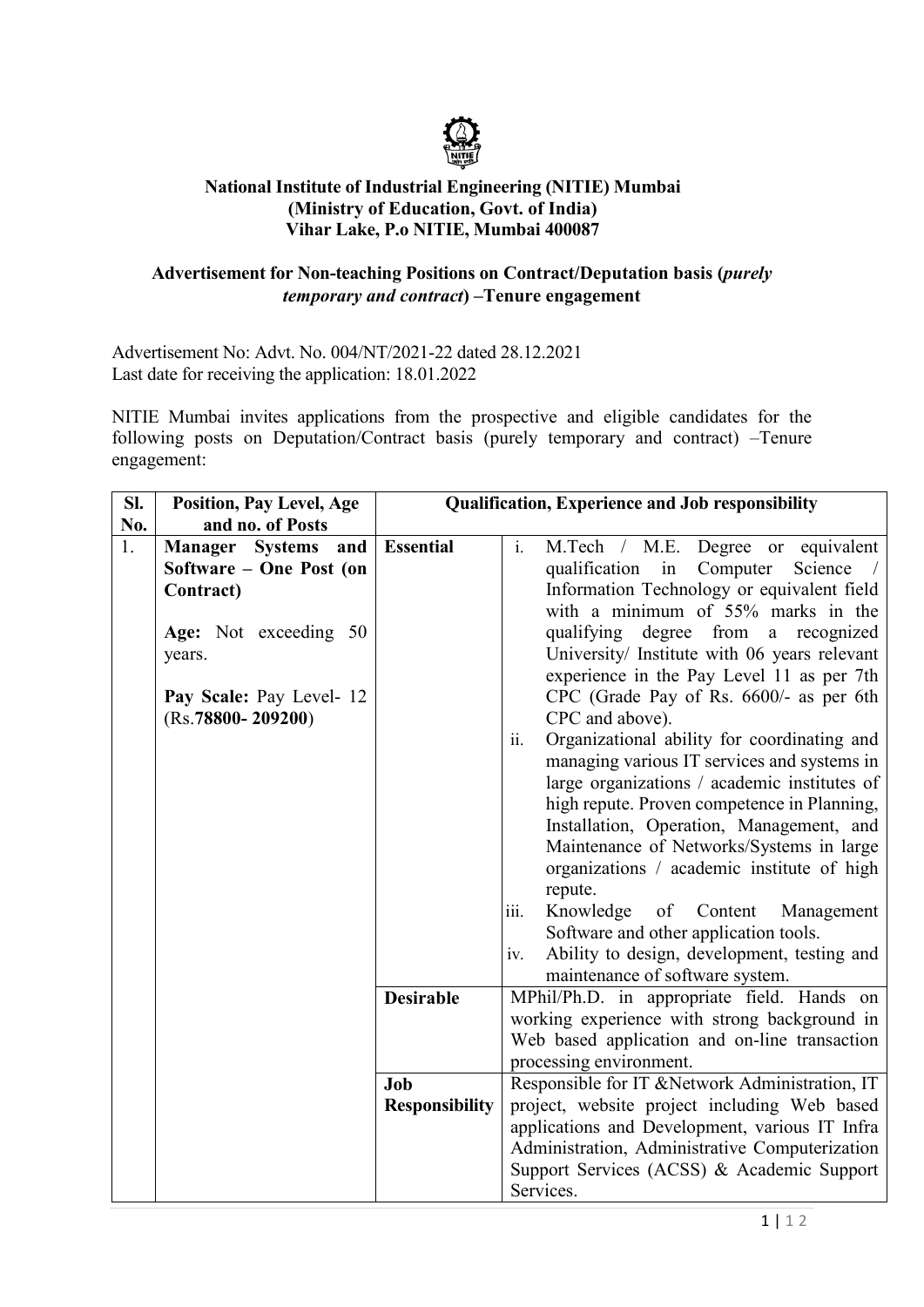| 2. | Engineer<br><b>Executive</b> | <b>Essential</b>      | Master's Degree or equivalent in Civil                                                               |
|----|------------------------------|-----------------------|------------------------------------------------------------------------------------------------------|
|    | (Civil)- One Post (on        |                       | Engineering from a recognized university/                                                            |
|    | Contract)                    |                       | Institute with at least 55% marks in the qualifying                                                  |
|    |                              |                       | degree with at least 05 years' experience in                                                         |
|    | Age: Not exceeding 50        |                       | relevant field at the level of Assistant Executive                                                   |
|    | years.                       |                       | Engineer in Pay Level 10 as per VII CPC (Grade                                                       |
|    |                              |                       | Pay of Rs. 5400/- as per VI CPC) or 10 years'                                                        |
|    | Pay Scale: Pay Level- 11(    |                       | experience as Jr. Engineer from CPWD/ State                                                          |
|    | Rs. 67700-208700)            |                       | PWD or similar organized services / semi-Govt. /                                                     |
|    |                              |                       | PSU/ Statutory or Autonomous organization /                                                          |
|    |                              |                       | Universities / reputed Institute or organizations                                                    |
|    |                              |                       | under Central/ State Govt.                                                                           |
|    |                              |                       | OR.                                                                                                  |
|    |                              |                       | Bachelor's Degree or equivalent in Civil                                                             |
|    |                              |                       | Engineering from a recognized university/                                                            |
|    |                              |                       | Institute with at least 55% marks in the qualifying                                                  |
|    |                              |                       | degree. With at least 07 years' experience in                                                        |
|    |                              |                       | relevant field at the level of Assistant Executive                                                   |
|    |                              |                       | Engineer in Pay Level 10 as per VII CPC (Grade                                                       |
|    |                              |                       | Pay of Rs. 5400/- as per VI CPC)                                                                     |
|    |                              |                       | <b>OR</b>                                                                                            |
|    |                              |                       | 15 years' experience as Jr. Engineer from CPWD/                                                      |
|    |                              |                       | State PWD or similar organized services / semi-                                                      |
|    |                              |                       | Statutory or Autonomous<br>Govt. / PSU/                                                              |
|    |                              |                       | organization / Universities / reputed Institute or                                                   |
|    |                              |                       | organizations<br>under Central/ State<br>Govt.                                                       |
|    |                              |                       | Relaxation as per GoI orders.                                                                        |
|    |                              | <b>Desirable</b>      | handling construction<br>in<br>Experience<br>$\&$                                                    |
|    |                              |                       | construction management related software, like                                                       |
|    |                              |                       | Computer-aided Design (CAD) etc. with proven                                                         |
|    |                              |                       | track record of handling projects / works in                                                         |
|    |                              |                       | reputed organization of relevant magnitude and                                                       |
|    |                              |                       | quality. Proficiency in the use of a variety of                                                      |
|    |                              |                       | computer office applications, MS Word, Excel,                                                        |
|    |                              |                       | Power-point, or equivalent is a must. Proven track<br>record of handling projects / works in reputed |
|    |                              |                       | organization of relevant magnitude and quality.                                                      |
|    |                              | Job                   | 1. Coordination with Architect, Construction                                                         |
|    |                              | <b>Responsibility</b> | Agency, PMCs including CPWD. Statutory                                                               |
|    |                              |                       | Authorities for all compliances on behalf of                                                         |
|    |                              |                       | NITIE Mumbai.                                                                                        |
|    |                              |                       | 2. To prepare estimates and Proposals for new                                                        |
|    |                              |                       | works as and when required.                                                                          |
|    |                              |                       | 3. To check the quantity of work, measured and                                                       |
|    |                              |                       | checked by the construction agency.                                                                  |
|    |                              |                       | 4. To submit budget, accounts, and prescribed                                                        |
|    |                              |                       | returns, etc. on time.                                                                               |
|    |                              |                       | keep detailed<br>5. To<br>accounts of work,                                                          |
|    |                              |                       | consumption of materials and item-wise work                                                          |
|    |                              |                       | expenditure.                                                                                         |
|    |                              |                       | 6. To submit required progress report regularly                                                      |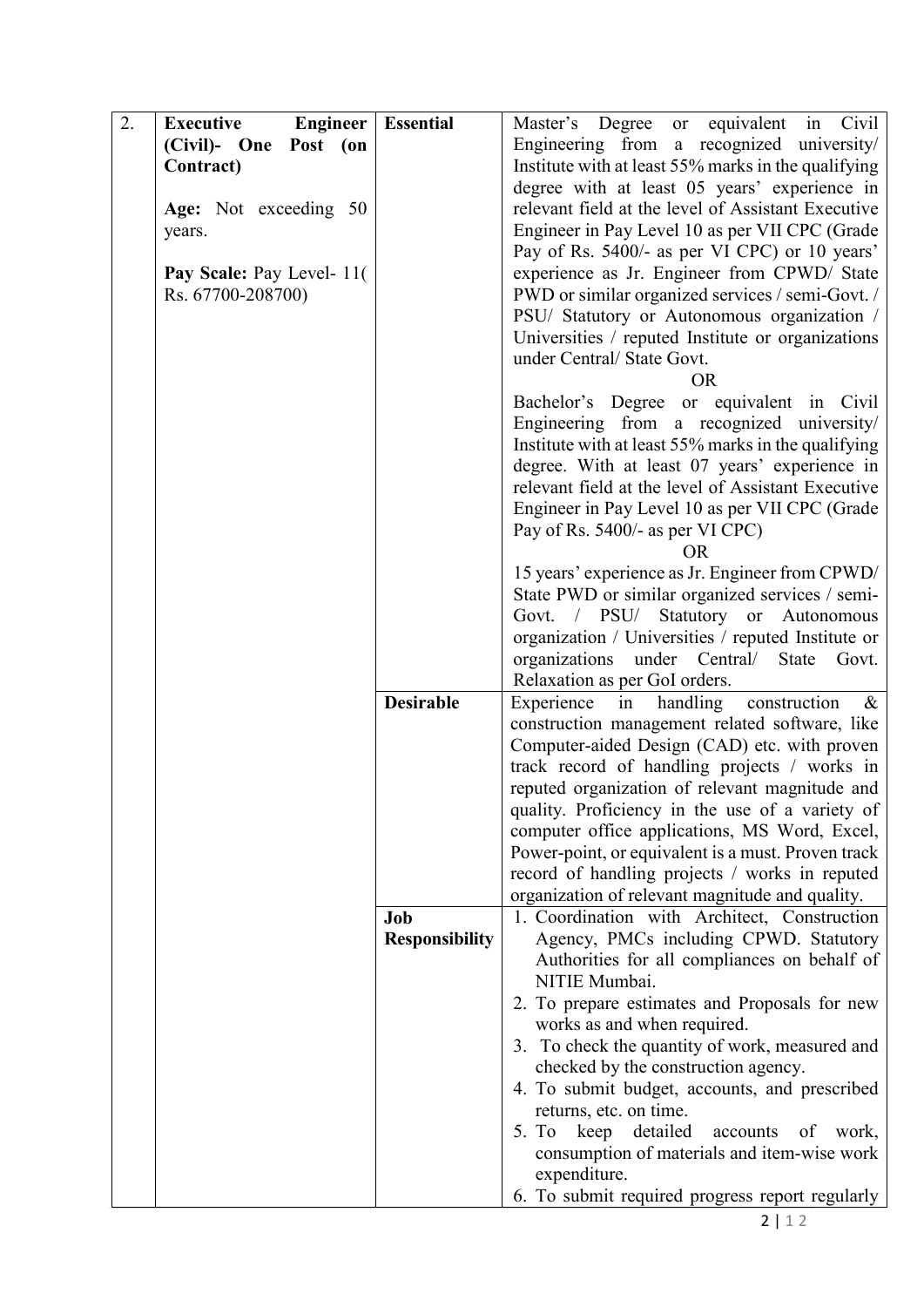|    |                                     |                  | for the works under their charge to their                                                        |
|----|-------------------------------------|------------------|--------------------------------------------------------------------------------------------------|
|    |                                     |                  | superiors                                                                                        |
|    |                                     |                  | 7. Completely track the project performance                                                      |
|    |                                     |                  | specially to analyse<br>the<br>successful                                                        |
|    |                                     |                  | completion of its various stages as per project                                                  |
|    |                                     |                  | planning.                                                                                        |
|    |                                     |                  | 8. Check whether the projects have been staffed                                                  |
|    |                                     |                  | properly with people with adequate, expertise,                                                   |
|    |                                     |                  | knowledge and experience.                                                                        |
|    |                                     |                  | 9. Any other work assigned by the competent                                                      |
|    |                                     |                  | authority from time to time.                                                                     |
| 3. | <b>Executive</b><br><b>Engineer</b> | <b>Essential</b> | Master's Degree or equivalent in Electrical                                                      |
|    | (Electrical)- One Post (on          |                  | Engineering from a recognized university/                                                        |
|    | Contract)                           |                  | Institute with at least 55% marks in the qualifying                                              |
|    |                                     |                  | degree. OR At least 05 years' experience in                                                      |
|    | Age: Not exceeding 50               |                  | relevant field at the level of Assistant Executive                                               |
|    | years.                              |                  | Engineer in Pay Level 10 as per VII CPC (Grade                                                   |
|    |                                     |                  | Pay of Rs. 5400/- as per VI CPC) OR 10 years'                                                    |
|    | Pay Scale: Pay Level- 11            |                  | experience as Jr. Engineer from CPWD/ State                                                      |
|    | $(Rs. 67700-208700)$                |                  | PWD or similar organized services / semi-Govt. /                                                 |
|    |                                     |                  | PSU/ Statutory or Autonomous organization /                                                      |
|    |                                     |                  | Universities / reputed Institute or organizations                                                |
|    |                                     |                  | under Central/ State Govt.                                                                       |
|    |                                     |                  | <b>OR</b>                                                                                        |
|    |                                     |                  | Bachelor's Degree or equivalent in (Electrical                                                   |
|    |                                     |                  | Engineering from a recognized university/<br>Institute with at least 55% marks in the qualifying |
|    |                                     |                  | degree. At least 07 years' experience in relevant                                                |
|    |                                     |                  | field at the level of Assistant Executive Engineer                                               |
|    |                                     |                  | in Pay Level 10 as per VII CPC (Grade Pay of Rs.                                                 |
|    |                                     |                  | $5400/-$ as per VI CPC).                                                                         |
|    |                                     |                  | <b>OR</b>                                                                                        |
|    |                                     |                  | 15 years' experience as Jr. Engineer from CPWD/                                                  |
|    |                                     |                  | State PWD or similar organized services / semi-                                                  |
|    |                                     |                  | Govt. / PSU/ Statutory or Autonomous                                                             |
|    |                                     |                  | organization / Universities / reputed Institute or                                               |
|    |                                     |                  | under Central/<br>organizations<br>State<br>Govt.                                                |
|    |                                     |                  | Relaxation as per GoI orders.                                                                    |
|    |                                     | <b>Desirable</b> | Experience in handling electrical works and                                                      |
|    |                                     |                  | related construction activities                                                                  |
|    |                                     |                  | Proven track record of handling projects / works                                                 |
|    |                                     |                  | in reputed organization of relevant magnitude and                                                |
|    |                                     |                  | qualities. Experience of working with high                                                       |
|    |                                     |                  | tension lines electrical maintenance planning and                                                |
|    |                                     |                  | execution of electrical works, Designing and                                                     |
|    |                                     |                  | estimation, construction management etc., as                                                     |
|    |                                     |                  | relevant to the profession. Proficiency in the use                                               |
|    |                                     |                  | of a variety of computer office applications, MS                                                 |
|    |                                     |                  | Word, Excel, Power-point, or equivalent is a                                                     |
|    |                                     |                  | must.                                                                                            |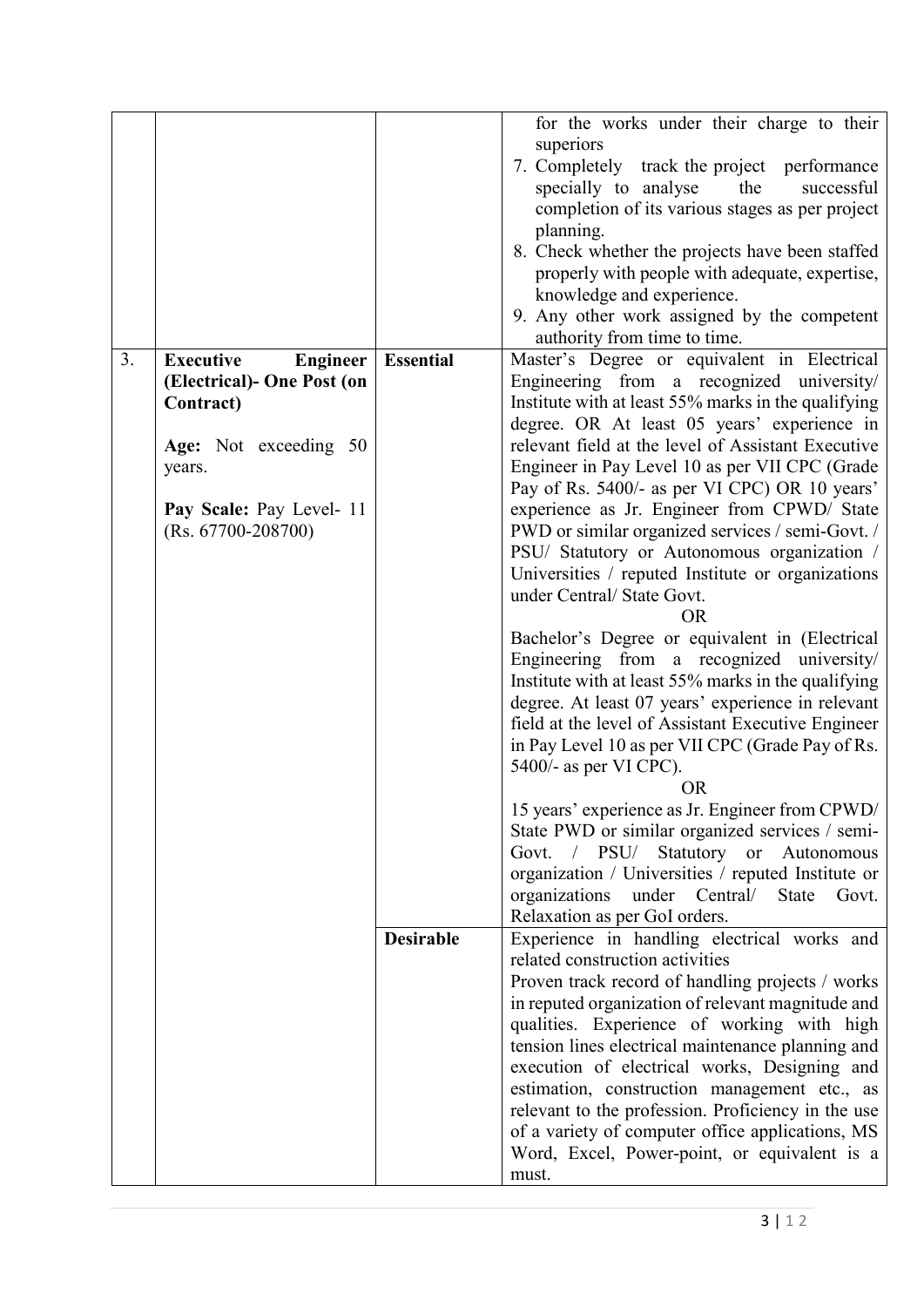|                       |                              | Job                   | Electrical maintenance planning and execution of      |
|-----------------------|------------------------------|-----------------------|-------------------------------------------------------|
|                       |                              | <b>Responsibility</b> | electrical works and Procurement. Designing and       |
|                       |                              |                       | estimation, coordination with vendors<br>for          |
|                       |                              |                       | execution of institute related electric works.        |
|                       |                              |                       | Continuous Preventive maintenance of all the          |
|                       |                              |                       | institutes' substation, generator,<br>and other       |
|                       |                              |                       |                                                       |
|                       |                              |                       | electrical Installations. Any other work assigned     |
|                       |                              |                       | by the competent authority from time to time.         |
| 4.                    | Academic<br><b>Manager</b>   | <b>Essential</b>      | Post Graduate degree in any discipline from a         |
|                       | <b>Systems (on Contract)</b> |                       | reputed Institute/University with a minimum of        |
|                       |                              |                       | 55 % marks or equivalent grade point average.         |
| Age: Not exceeding 45 |                              |                       | Post qualification relevant experience of at least    |
|                       | years.                       |                       | 08 years in administration/academic/admission/        |
|                       |                              |                       | executive education out of which 3 years of           |
|                       | Pay Scale: Pay Level- 11     |                       | relevant experience in the Pay Level 10 (7th CPC)     |
|                       | $(Rs. 67700-208700)$         |                       | in Centrally/State Govt Funded Institutions/          |
|                       |                              |                       | Deemed University/or<br>equivalent<br>in<br>any       |
|                       |                              |                       | Industry/Govt./Institutes etc. Knowledge<br>and       |
|                       |                              |                       | experience of working with learning Management        |
|                       |                              |                       | System (LMS) and related academic activities,         |
|                       |                              |                       | knowledge of digital technologies, knowledge of       |
|                       |                              |                       | platforms<br>like WebEx, MS Teams,<br>etc.            |
|                       |                              |                       | knowledge of MS office especially Excel.              |
|                       |                              | <b>Desirable</b>      | Candidates with minimum three years relevant          |
|                       |                              |                       | experience in management of online/offline            |
|                       |                              |                       | Academic & Training Programmes<br>in the              |
|                       |                              |                       | institutes under Central Govt./State<br>Govt./        |
|                       |                              |                       | Autonomous Bodies/Public Sector Undertakings          |
|                       |                              |                       | will be given preference                              |
|                       |                              | Job                   | To look after all the admission activities/Online     |
|                       |                              | <b>Responsibility</b> | and offline classes & Examinations and support in     |
|                       |                              |                       | Academic<br>activities<br>administrative<br>at<br>the |
|                       |                              |                       | Institute. To design, implement and managing          |
|                       |                              |                       | academic programs, coordinate with faculty            |
|                       |                              |                       | members and students to ensure the timely             |
|                       |                              |                       | delivery of academic matters. Any other job as        |
|                       |                              |                       | assigned by the higher officials.                     |
| 5.                    | <b>Manager, ERP system</b>   | <b>Essential</b>      | B.E./B.Tech.<br>Science<br>Computer<br>$\&$<br>in     |
|                       |                              |                       | Engineering/Information/Technology/Electronics        |
|                       | Age: Preferable below 40     |                       | & Electrical Communications or MCA or M.Sc.           |
|                       | years                        |                       | Computer<br>Science<br>from<br>reputed<br>in<br>a     |
|                       |                              |                       | University/Institute with minimum 55% marks           |
|                       | Pay Scale: Pay Level 10      |                       | with proven track record in ERP implementation        |
|                       | $(56100-177500)$             |                       | And                                                   |
|                       |                              |                       | Minimum 8 years IT experience and 5 years as          |
|                       |                              |                       | project manager responsible for end-to-end            |
|                       |                              |                       | project management - including project planning,      |
|                       |                              |                       | work assignment, delivery, client interaction,        |
|                       |                              |                       | trouble shooting, managing project operational        |
|                       |                              |                       | parameters and people management.                     |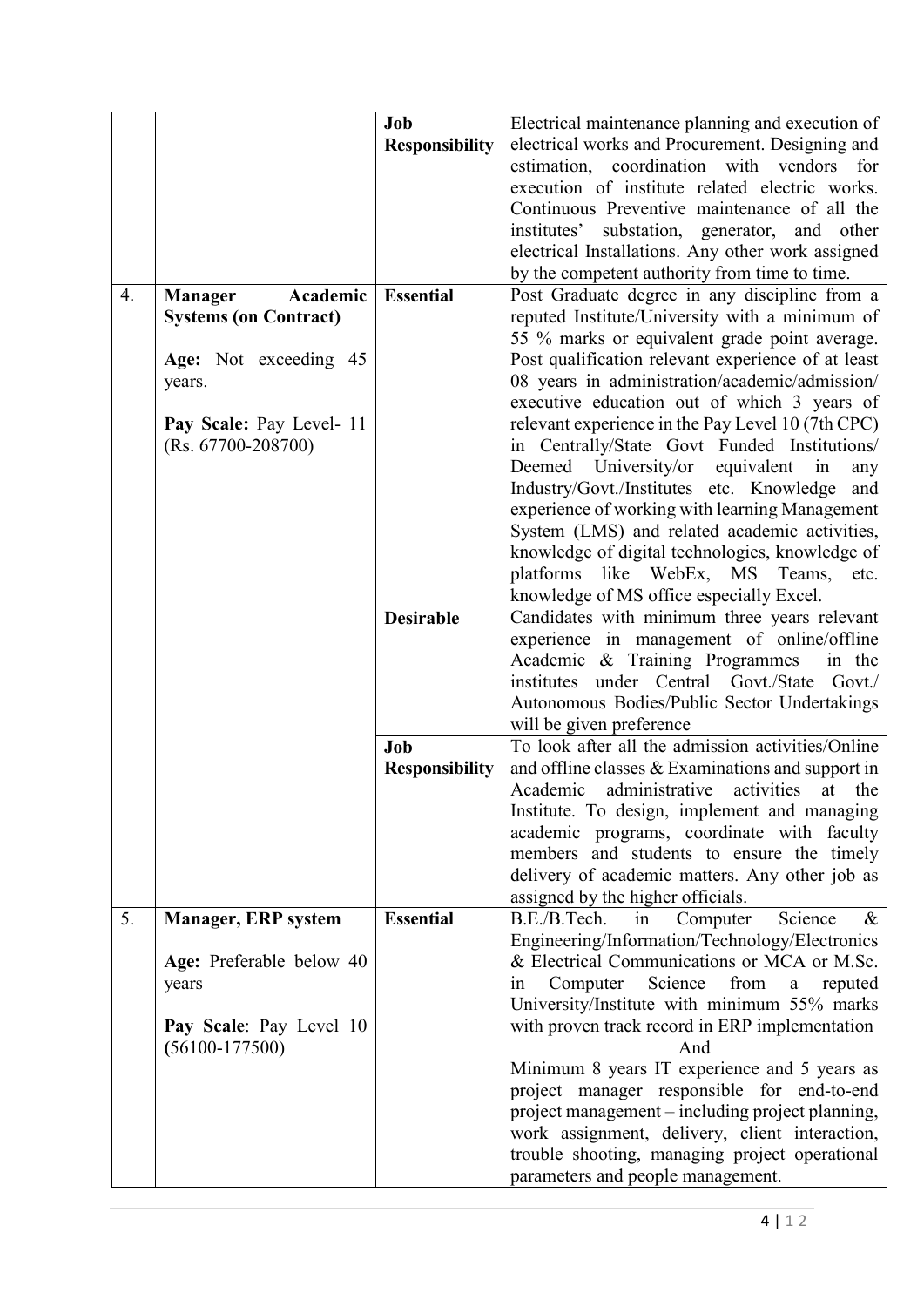|    |                           | <b>Desirable</b>      | Masters/MBA in<br>Information<br>Systems/                                  |
|----|---------------------------|-----------------------|----------------------------------------------------------------------------|
|    |                           |                       | Technology or equivalent. Out of 10 years, at least                        |
|    |                           |                       | 2 years of exp. is required in ERP or Analogous                            |
|    |                           |                       | projects.                                                                  |
|    |                           |                       | (1) Demonstrated ability to manage multiple                                |
|    |                           |                       | concurrent development projects in Java (Spring                            |
|    |                           |                       | Framework, J2EE technologies, especially on                                |
|    |                           |                       | JSP, JDBC, XML),                                                           |
|    |                           |                       | Experience of Agile/DevOps<br>Proven<br>(2)                                |
|    |                           |                       | methodology, Release Management, Test Driven                               |
|    |                           |                       | Environment and Continuous Integration                                     |
|    |                           |                       | (3) Excellent Communication (Verbal/Written)                               |
|    |                           |                       | skills in English,                                                         |
|    |                           |                       | (4) Contribute in all phases of the software                               |
|    |                           |                       | development life cycle – requirement gathering,                            |
|    |                           |                       | design,<br>development,<br>testing,<br>and                                 |
|    |                           |                       | implementation.                                                            |
|    |                           |                       | (5) Any working experience at client places and                            |
|    |                           |                       | for handling implementation especially in reputed                          |
|    |                           |                       | academic institutions and/or development and                               |
|    |                           |                       | implementation of accounting module will get                               |
|    |                           |                       | higher preference.                                                         |
|    |                           | Job                   | Manage the ERP implementation and monitoring                               |
|    |                           | <b>Responsibility</b> | in the institute and perform related tasks with all                        |
|    |                           |                       | possible solutions in coordination with institute                          |
|    |                           |                       | authority (ies).                                                           |
| 6. | Library Officer-<br>One   | <b>Essential</b>      | Master's Degree in Library Science/Information                             |
|    | <b>Post (on Contract)</b> |                       | Science with 55% and Documentation with                                    |
|    |                           |                       | consistently good academic record. Minimum 15                              |
|    | Age: Not exceeding 50     |                       | years of relevant experience in a library under                            |
|    | years.                    |                       | State Government/Autonomous<br>Central<br>$\&$                             |
|    |                           |                       | Organization/ University or recognized research                            |
|    | Pay Scale: Pay Level- 10  |                       | institute OR 5 years relevant experience in the Pay                        |
|    | $(56100-177500)$          |                       | Level 7/6 (VII CPC) corresponding to PB 2 with                             |
|    |                           |                       | Grade Pay of Rs.4600/4200 (VI CPC) or                                      |
|    |                           |                       | equivalent in any Industry/Central PSU/Central                             |
|    |                           | <b>Desirable</b>      | govt. funded Institute etc.<br>MPhil/PhD<br>in Library Science/Information |
|    |                           |                       | Science. Experience in reputed management                                  |
|    |                           |                       | institute of repute and universities will be                               |
|    |                           |                       | preferred.                                                                 |
|    |                           | Job                   | To set up and manage the library of the<br>1.                              |
|    |                           | <b>Responsibility</b> | Institute, organize electronic resources,                                  |
|    |                           |                       | software, and assist the faculty and students to                           |
|    |                           |                       | secure books, articles and other teaching and                              |
|    |                           |                       | research materials.                                                        |
|    |                           |                       | Acquiring,<br>organizing,<br>managing<br>and                               |
|    |                           |                       | distributing library resources and ensuring that                           |
|    |                           |                       | library provision meets the needs of all its                               |
|    |                           |                       | users, Selecting, developing, cataloguing and                              |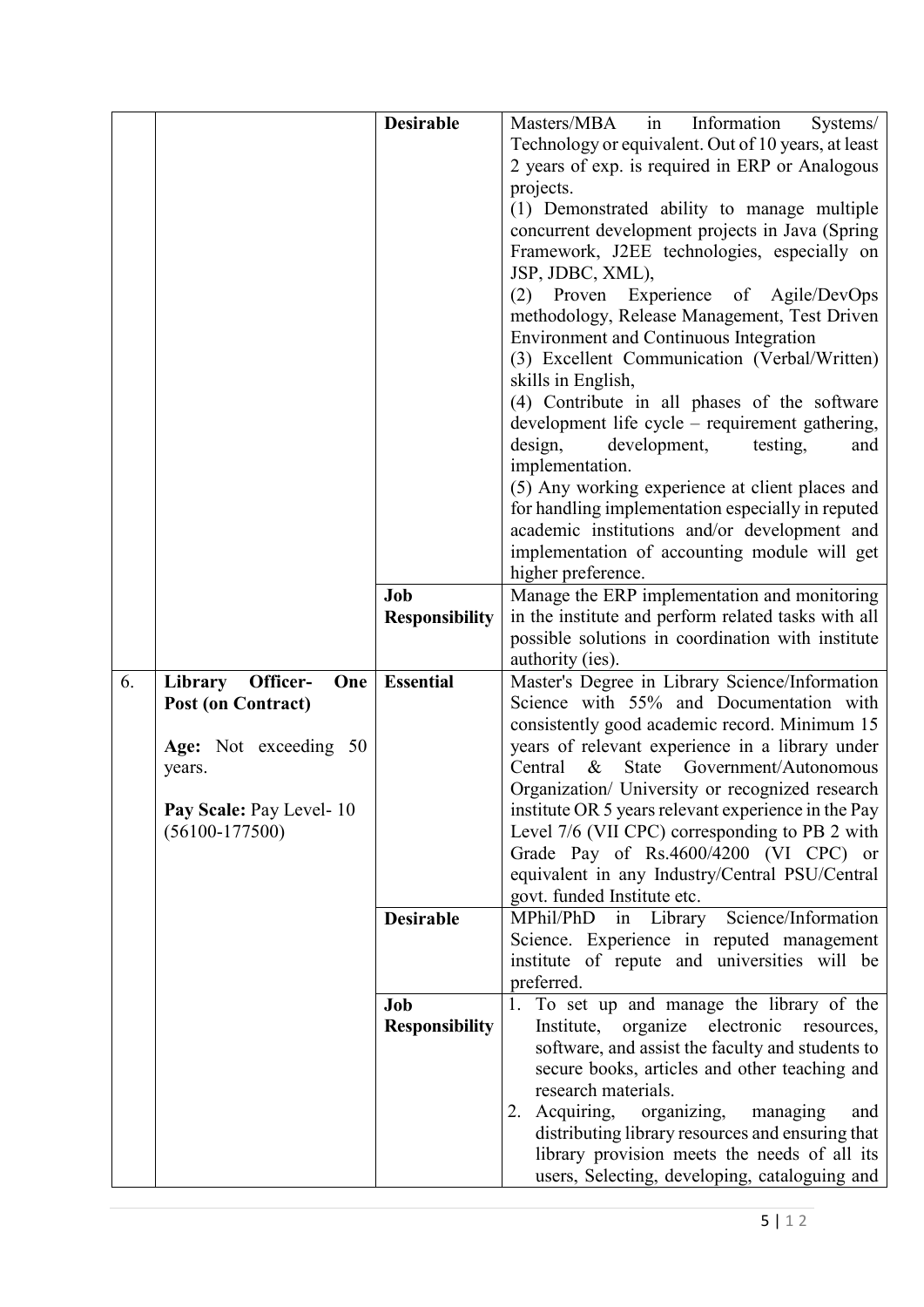|    |                               |                       | classifying library resources.                                                                   |
|----|-------------------------------|-----------------------|--------------------------------------------------------------------------------------------------|
|    |                               |                       | 3. Responsible for monitoring the financial                                                      |
|    |                               |                       | regularization and maintenance of library                                                        |
|    |                               |                       | accounts of the entire division, Planning and                                                    |
|    |                               |                       | implementing the<br>administrative<br>and                                                        |
|    |                               |                       |                                                                                                  |
|    |                               |                       | budgetary functions of library and information                                                   |
|    |                               |                       | services, Management and training of staff and                                                   |
|    |                               |                       | other supervisory duties.                                                                        |
|    |                               |                       | Training library users to effectively search the<br>4.                                           |
|    |                               |                       | Library catalogue,<br>Internet<br>other<br>and                                                   |
|    |                               |                       | electronic<br>resources.<br>Establishing<br>and                                                  |
|    |                               |                       | implementing library policies and procedures,                                                    |
|    |                               |                       | liaising with departmental academic staff,                                                       |
|    |                               |                       | external organizations, and book suppliers.                                                      |
|    |                               |                       | 5. To maintain updated inventory, assets, and                                                    |
|    |                               |                       | library records to be made available to institute                                                |
|    |                               |                       | authorities from time-to-time.                                                                   |
| 7. | <b>Accounts Officer - One</b> | <b>Essential</b>      | MBA (Finance)/M.Com/B.Com with a minimum                                                         |
|    | <b>Post (on Contract)</b>     |                       | of 55% marks in qualifying degree or equivalent                                                  |
|    |                               |                       | grade point average. Minimum 6 to 8 years of                                                     |
|    | Age: Not exceeding 40         |                       | experience<br>in<br>Industry/Govt.<br>relevant                                                   |
|    | years.                        |                       | Institute/Central PSU/ out which 3 years of                                                      |
|    |                               |                       | relevant experience in the Pay Level 7/6 (VII                                                    |
|    | Pay Scale: Pay level-8        |                       | CPC) corresponding to PB 2 with Grade Pay of                                                     |
|    | $(Rs. 47600 - 151100)$        |                       | Rs.4600/4200 (VI CPC) in any Industry/Central                                                    |
|    |                               |                       | PSU/Central govt. funded Institute etc.                                                          |
|    |                               | <b>Desirable</b>      | <b>Chartered Accountant/Cost Accountant</b>                                                      |
|    |                               |                       | Knowledge of latest accounting software and                                                      |
|    |                               |                       | systems<br>and<br>ability<br>handle<br>to<br>accounts                                            |
|    |                               |                       | independently and finalization of accounts                                                       |
|    |                               | Job                   | 1. Duties of the drawing and disbursing officer of                                               |
|    |                               | <b>Responsibility</b> | the Institute, Preparation and presentation of                                                   |
|    |                               |                       | Annual<br>Budget Estimates<br>and<br>Revised                                                     |
|    |                               |                       | Estimates of the institute to the Finance                                                        |
|    |                               |                       | Committee of the Board of Governors of the                                                       |
|    |                               |                       | Institute, Regulation of the individual claims as                                                |
|    |                               |                       | per Central Government rules and orders,                                                         |
|    |                               |                       | Payment of contractors bills as per G.F.R. and<br>Central Government orders.                     |
|    |                               |                       | 2. Maintenance of accounts of the Institute in the                                               |
|    |                               |                       |                                                                                                  |
|    |                               |                       | format prescribed by the Controller and Auditor                                                  |
|    |                               |                       | General of India, Preparation of final accounts                                                  |
|    |                               |                       | of the Institute and ensuring completion of                                                      |
|    |                               |                       | Audit of the same by $C & AG$ , Reply to Audit<br>queries and issuing of replies, securing audit |
|    |                               |                       |                                                                                                  |
|    |                               |                       | report each year from the Auditors and arrange<br>submission of the same to the Ministry for     |
|    |                               |                       | placing it on the table of both houses of the                                                    |
|    |                               |                       | Parliament.                                                                                      |
|    |                               |                       |                                                                                                  |
|    |                               |                       | 3. Maintenance of P.F. accounts of the employees,                                                |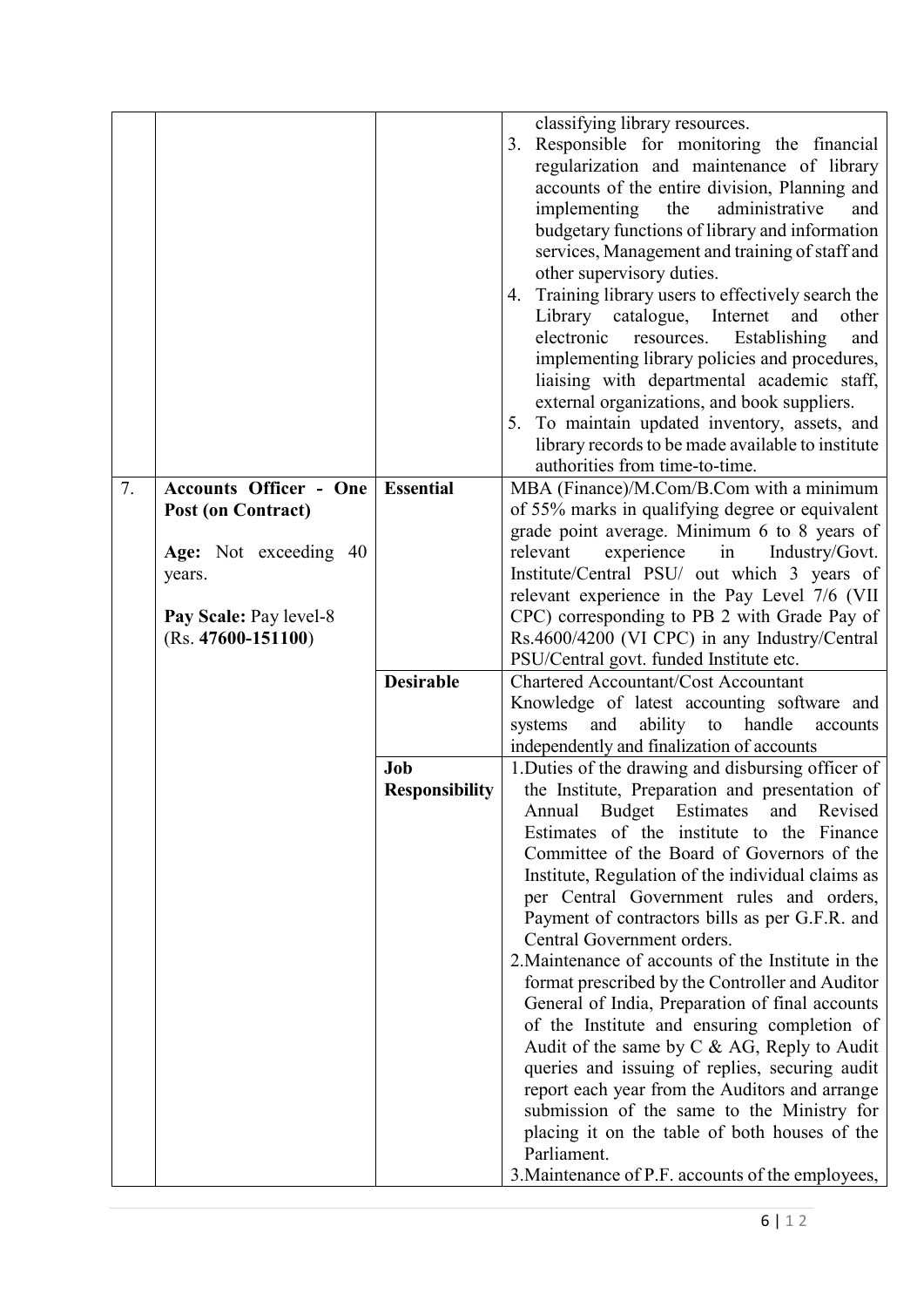|    |                                     |                       | investment of P.F. balances as per Central                                                     |
|----|-------------------------------------|-----------------------|------------------------------------------------------------------------------------------------|
|    |                                     |                       | Government rules, Regulation of Pension and                                                    |
|    |                                     |                       | Gratuity claims of the employees of the Institute                                              |
|    |                                     |                       | as per Central Government rules.                                                               |
|    |                                     |                       | 4. Managing<br>short<br>and<br>long-term<br>term                                               |
|    |                                     |                       | investments, Preparation<br>of<br>half-yearly                                                  |
|    |                                     |                       | accounts of the Institute, Ensuring timely                                                     |
|    |                                     |                       | conduct of internal audit.                                                                     |
| 8. | Audit Officer: One Post   Essential |                       | i. MBA(Finance)/M.Com/B.Com<br>with<br>a                                                       |
|    | (on Contract)                       |                       | minimum of 55% marks in qualifying degree                                                      |
|    |                                     |                       | or equivalent grade point average.                                                             |
|    | Age: Not exceeding 45               |                       | ii. Minimum 5 years of experience<br>1n                                                        |
|    | years.                              |                       | accounts/audit department of a Government                                                      |
|    |                                     |                       | Organization/<br>Departments/Autonomous                                                        |
|    | Pay Scale: Pay Level- 7             |                       | bodies Government institutions preferably                                                      |
|    | $(Rs (44900-14240))$                |                       | CFTI <sub>s</sub> .                                                                            |
|    |                                     |                       | iii. Preference will be given to the candidates                                                |
|    |                                     |                       | having knowledge of MS Office with                                                             |
|    |                                     |                       | experience of handling the finance, internal                                                   |
|    |                                     |                       | audit, and administrative matters in organized                                                 |
|    |                                     |                       | audit & accounts department.                                                                   |
|    |                                     |                       | iv. Candidate must have sound knowledge of                                                     |
|    |                                     |                       | Government regulations in procurement of                                                       |
|    |                                     |                       | Goods & Service-related matters, GFR, FRSR                                                     |
|    |                                     |                       | and HR related matters. Conversant with GoI                                                    |
|    |                                     |                       |                                                                                                |
|    |                                     |                       | rules and regulations, and procedures. Ability<br>to handle independent audit (transaction and |
|    |                                     |                       | statement).                                                                                    |
|    |                                     | <b>Desirable</b>      | Experience at CFTIs or Autonomous Institutions                                                 |
|    |                                     |                       | under GOI in accounts department will be                                                       |
|    |                                     |                       | preferred.                                                                                     |
|    |                                     | Job                   | 1. Compliance with Government regulations,                                                     |
|    |                                     | <b>Responsibility</b> | GFR and Institute's norms                                                                      |
|    |                                     |                       | Establishment of sound accounting, auditing,                                                   |
|    |                                     |                       | and other financial management practices in                                                    |
|    |                                     |                       | maintaining Public Funds. Pre-Audit of HR                                                      |
|    |                                     |                       | related matters, Tenders, Purchase Orders and                                                  |
|    |                                     |                       | employees claims, all payments etc.                                                            |
|    |                                     |                       | 3. Design & Implement accounting & audit                                                       |
|    |                                     |                       | control systems, Preparation of Manuals.                                                       |
|    |                                     |                       | 4. Provide opinion on matters<br>referred,                                                     |
|    |                                     |                       | especially<br>about<br>their<br>viability<br>and                                               |
|    |                                     |                       | acceptability keeping in view the precedents,                                                  |
|    |                                     |                       | norms, and applicable rules.                                                                   |
|    |                                     |                       |                                                                                                |
|    |                                     |                       | 5. Oversee Institutes' management activities and                                               |
|    |                                     |                       | enforce<br>of<br>principles<br>integrity<br>and                                                |
|    |                                     |                       | compliance.                                                                                    |
|    |                                     |                       | 6. Ability to handle and manage Audit wing<br>independently                                    |
| 9. | Personal Secretary: One   Essential |                       | $\overline{\text{in}}$<br>Masters'<br>Degree<br>discipline<br>from                             |
|    |                                     |                       | any                                                                                            |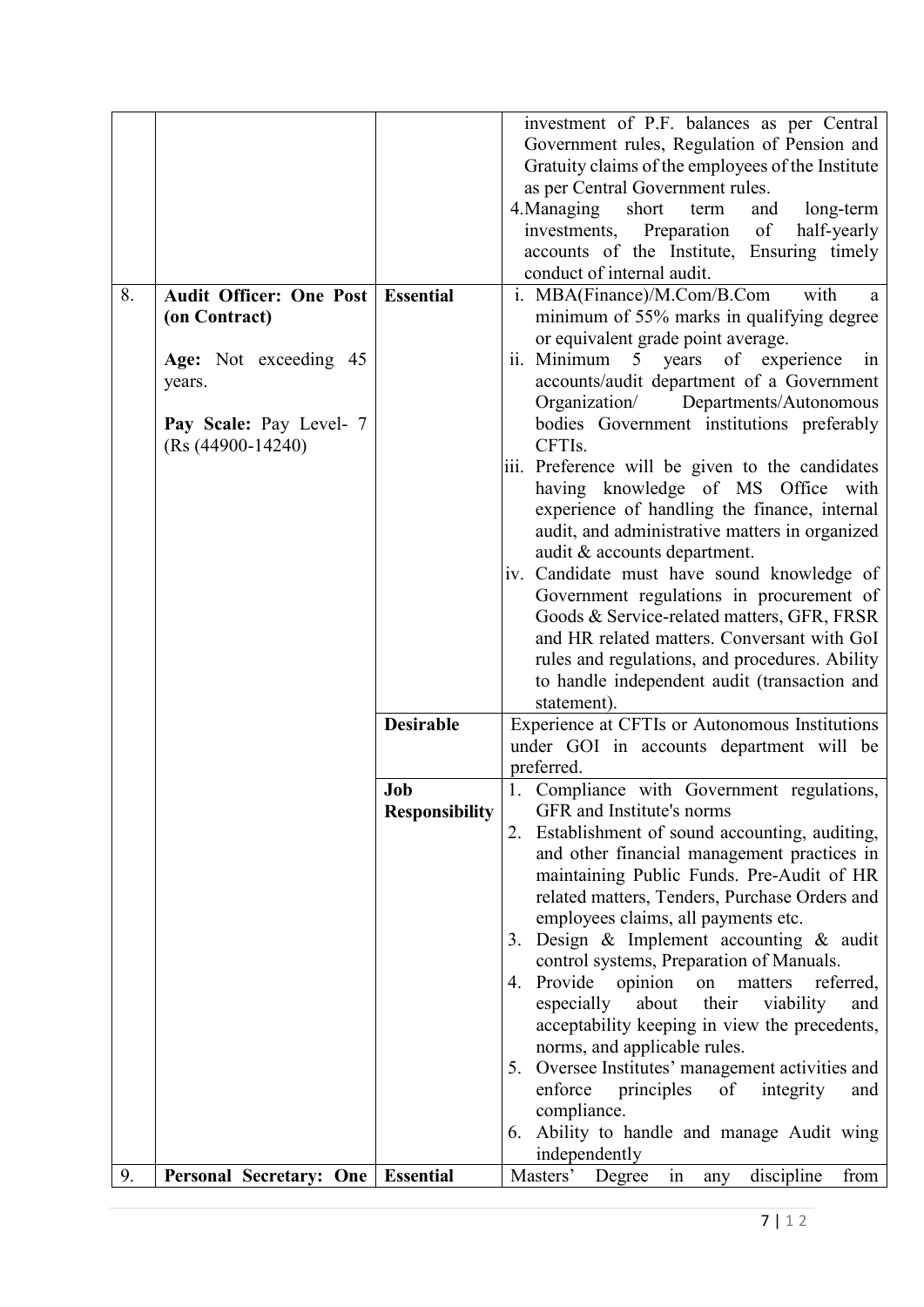|     | <b>Post (on Contract)</b><br>Age: Preferable below 45<br>years<br>Pay Scale: Pay Level 7<br>$(44900 - 142400)$ as per VII<br><b>CPC</b> |                       | recognized university with at least 55% marks in<br>qualifying degree with 05 years' experience as<br>Superintendent or equivalent in the Pay Level 6<br>as per VII CPC (Grade Pay of Rs. 4200 as per<br>VI CPC) or equivalent in Central Govt. / State<br>Govt. / Autonomous Bodies / Public Sector<br>Undertakings.<br><b>OR</b>                                                                                                                                                                                                                                                                                                                                                                      |
|-----|-----------------------------------------------------------------------------------------------------------------------------------------|-----------------------|---------------------------------------------------------------------------------------------------------------------------------------------------------------------------------------------------------------------------------------------------------------------------------------------------------------------------------------------------------------------------------------------------------------------------------------------------------------------------------------------------------------------------------------------------------------------------------------------------------------------------------------------------------------------------------------------------------|
|     |                                                                                                                                         |                       | Bachelor's Degree in any discipline from<br>recognized university with at least 55% marks in<br>qualifying degree with 08 years' experience as<br>Superintendent or equivalent in the Pay Level 6/5<br>as per VII CPC (Grade Pay of Rs. 4200/2800 as<br>per VI CPC) or equivalent in Central Govt. /<br>State Govt. / Autonomous Bodies / Public Sector<br>Undertakings.                                                                                                                                                                                                                                                                                                                                |
|     |                                                                                                                                         |                       | Skill test norms: Dictation 10 minutes $@80$ w.p.m.<br>English/Hindi and Transcription: 50 minutes in<br>English and 65 minutes in Hindi (on Computer).<br>Knowledge of MS office. Make minutes of the<br>meeting and good drafting skills                                                                                                                                                                                                                                                                                                                                                                                                                                                              |
|     |                                                                                                                                         | <b>Desirable</b>      | Minimum 5 years' experience as Secretary to a<br>Senior Executive with thorough knowledge of<br>Shorthand, Typing and good command of English<br>& Hindi Language and secretarial practices<br>Proficiency in the use of variety of computer<br>office applications, M.S Word, Excel, Power-<br>point, or equivalent is a must.<br>Knowledge of computer applications and office<br>procedure & secretarial practices.<br>Candidates with work experience in the Semi-<br>Govt./PSU/Statutory<br><b>or</b><br>Autonomous<br>organization / University, Institutes of national<br>importance, holding analogues post on regular<br>basis will be given preference; Good command of<br>English and Hindi. |
|     |                                                                                                                                         | Job                   | communication<br>Effective<br>with<br>institute                                                                                                                                                                                                                                                                                                                                                                                                                                                                                                                                                                                                                                                         |
|     |                                                                                                                                         | <b>Responsibility</b> | stakeholders, as directed by the competent<br>authority, skills. Drafting of official mails and<br>documents<br>coordination<br>and<br>with<br>other<br>departments.                                                                                                                                                                                                                                                                                                                                                                                                                                                                                                                                    |
| 10. | <b>Executive</b><br>Officer:<br>02<br><b>Posts (on Contract)</b>                                                                        | <b>Essential</b>      | Masters' Degree in any discipline<br>from<br>recognized university with at least 55% marks in<br>qualifying degree with 03 years' experience as                                                                                                                                                                                                                                                                                                                                                                                                                                                                                                                                                         |
|     | Age: Preferable below 40<br>years                                                                                                       |                       | Assistant or equivalent in the Pay Level 5 as per<br>VII CPC (Grade Pay of Rs.2800/- as per VI CPC)<br>Central<br>Govt./State<br>Govt./Autonomous<br>1n                                                                                                                                                                                                                                                                                                                                                                                                                                                                                                                                                 |
|     | Pay Scale: Level 6 (35400-<br>$112400$ ) as per VII CPC                                                                                 |                       | Bodies/Public Sector Undertakings.<br><b>OR</b>                                                                                                                                                                                                                                                                                                                                                                                                                                                                                                                                                                                                                                                         |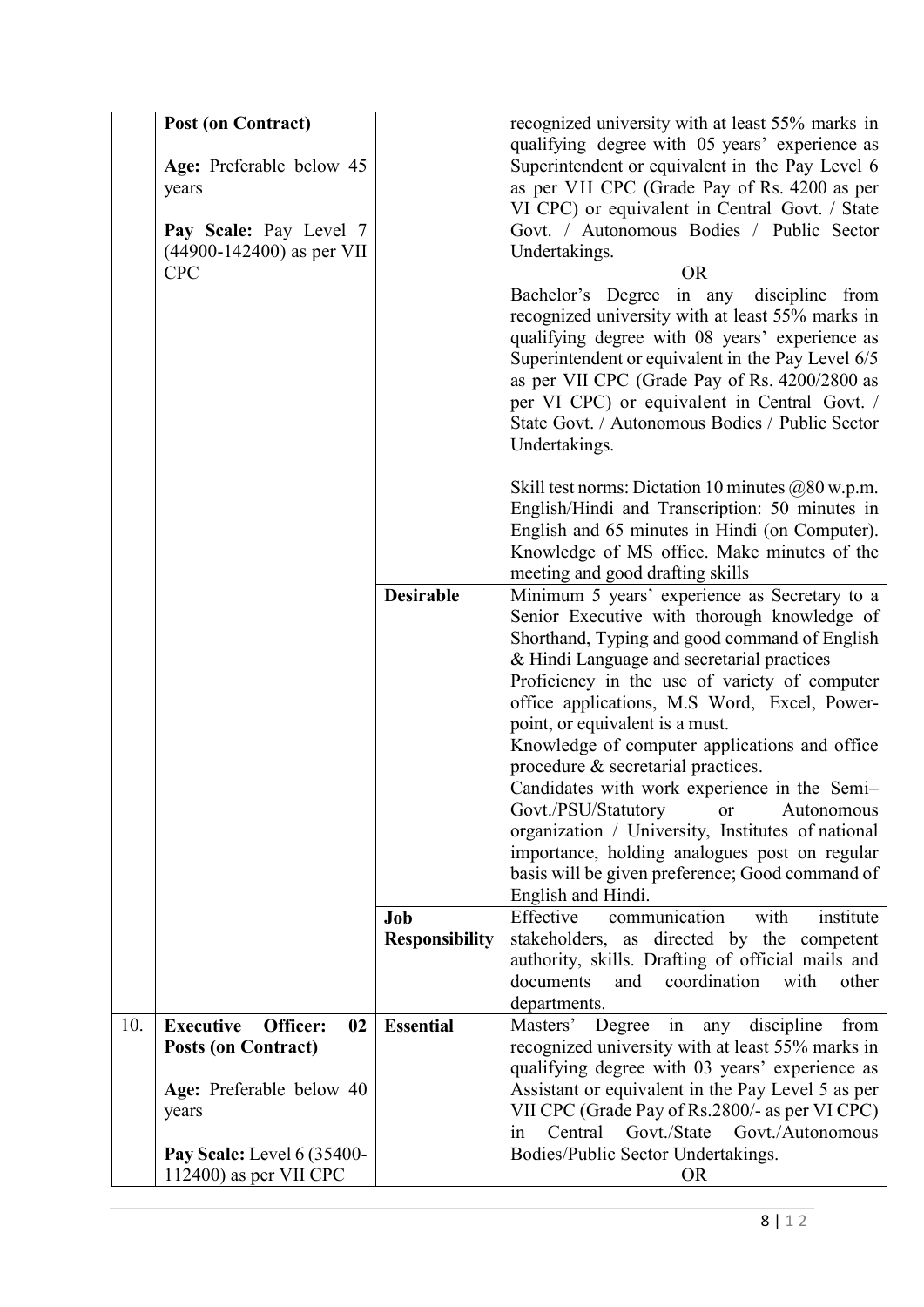|     |                                  |                       | Bachelor's Degree in any discipline from                |
|-----|----------------------------------|-----------------------|---------------------------------------------------------|
|     |                                  |                       | recognized university with at least 55% marks in        |
|     |                                  |                       | qualifying degree with 06 years' experience as          |
|     |                                  |                       | Assistant or equivalent in the Pay Level 4 as per       |
|     |                                  |                       | VII CPC (Grade Pay of Rs. 2400/- as per VI CPC)         |
|     |                                  |                       | Central Govt./State Govt./Autonomous<br>in              |
|     |                                  |                       | Bodies/Public Sector Undertakings.                      |
|     |                                  | <b>Desirable</b>      | Higher Degree / PG Diploma in relevant                  |
|     |                                  |                       | discipline like H.R, Labour Laws, Financial             |
|     |                                  |                       | Management, inter ICWA/ CA etc. from                    |
|     |                                  |                       | recognized University/ Institute.                       |
|     |                                  |                       | Proficiency in the use of variety of computer           |
|     |                                  |                       |                                                         |
|     |                                  |                       | office applications, M.S Word, Excel, Power-            |
|     |                                  |                       | point or equivalent is a must.                          |
|     |                                  | Job                   | Overall responsibility/ supervision & monitoring        |
|     |                                  | <b>Responsibility</b> | of the Section/ Unit concerned, implementation          |
|     |                                  |                       | and follow up action on the policy matters of the       |
|     |                                  |                       | Institute.                                              |
|     |                                  |                       | Any other task(s) as may be assigned by the             |
|     |                                  |                       | authorities of the Institute from time to time.         |
| 11. | <b>Student</b><br><b>Manager</b> | <b>Essential</b>      | Degree in Hotel Management or equivalent with           |
|     | <b>Facilities and Amenities:</b> |                       | 55% marks in the qualifying degree from a               |
|     | <b>One Post (on Contract)</b>    |                       | recognized University/Institute with minimum 05         |
|     |                                  |                       | years' experience in hostels / hostels of               |
|     | Age: Preferably below 40         |                       | Educational Institute / Guest Houses of Public          |
|     | years                            |                       | Sector Undertaking / Government Organization            |
|     | Pay Scale: Level 6 (35400-       |                       | etc.                                                    |
|     | $112400$ ) as per VII CPC        | <b>Desirable</b>      | Higher Degree/PG Diploma in relevant discipline         |
|     |                                  |                       | like H.R, Labour Laws etc. from recognized              |
|     |                                  |                       | University/ Institute. Proficiency in the use of a      |
|     |                                  |                       | variety of computer office applications, M.S.           |
|     |                                  |                       | Word, Excel, Power-point, or equivalent is a            |
|     |                                  |                       | must.                                                   |
|     |                                  | Job                   | Overall responsibility/ supervision & monitoring        |
|     |                                  | <b>Responsibility</b> | of the student facilities, amenities and various        |
|     |                                  |                       | student Activities, Implementation and follow up        |
|     |                                  |                       | action on the policy matters for the section            |
|     |                                  |                       | concerned, proven ability in facility/amenity           |
|     |                                  |                       | management of hostels/guest houses, and any             |
|     |                                  |                       | other task( $s$ ) as may be assigned by the authorities |
|     |                                  |                       | of the Institute from time to time.                     |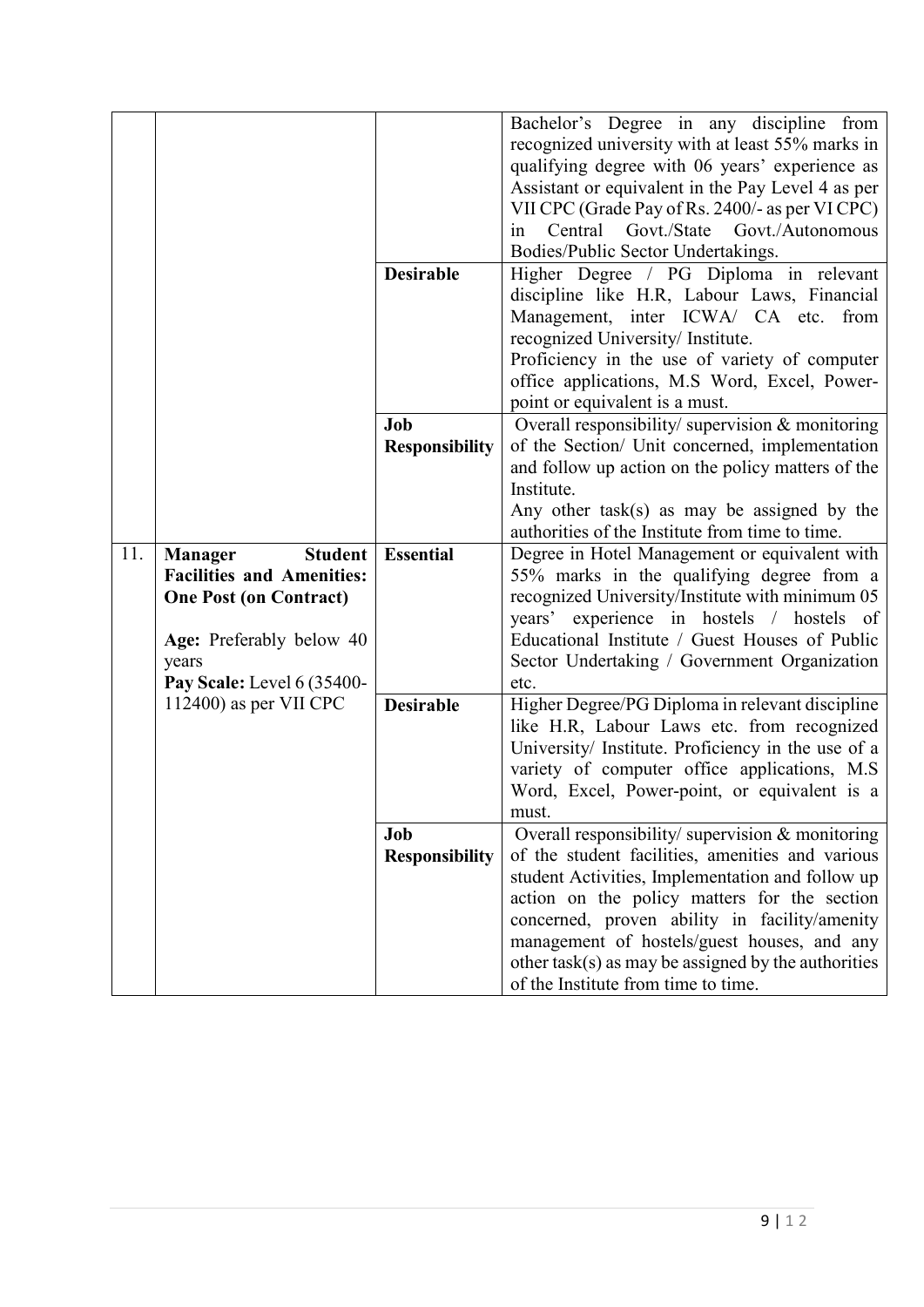| 12. | <b>Accountant: Two posts</b> | <b>Essential</b>      | equivalent qualification<br>B.Com<br>from<br>or      |  |  |
|-----|------------------------------|-----------------------|------------------------------------------------------|--|--|
|     | (on Contract)                |                       | recognized university with at least 55% marks in     |  |  |
|     |                              |                       | the qualifying degree, Proficiency in Accounting     |  |  |
|     | Age: Not Exceeding 40        |                       | Software like Tally, Pay Roll Accounting, e-TDS,     |  |  |
|     | Years                        |                       | GST etc., Proficiency in typing in English / Hindi   |  |  |
|     |                              |                       | on computer, and also in the use of a variety of     |  |  |
|     | Pay Scale: Pay Level- 5      |                       | computer office applications, M.S Word, Excel,       |  |  |
|     | $(Rs.29200-92300)$           |                       | Power-point or equivalent having typing speed of     |  |  |
|     |                              |                       | 40 w.p.m. / 35 w.p.m. in English and Hindi           |  |  |
|     |                              |                       | respectively on computer is a must.                  |  |  |
|     |                              |                       | Candidates with Five years' relevant experience      |  |  |
|     |                              |                       | in Finance / Accounts preferably in CFTIs /          |  |  |
|     |                              |                       | Government Higher Education Institutions will be     |  |  |
|     |                              |                       | given preference. Candidate<br>must<br>have          |  |  |
|     |                              |                       | experience<br>of Accounting/Tally/ERP<br>1n          |  |  |
|     |                              |                       | Govt. Organization/CFTIs<br>any<br>etc. on           |  |  |
|     |                              |                       | Regular/Contract/Outsource basis. At least One       |  |  |
|     |                              |                       | year experience in working in finance and            |  |  |
|     |                              |                       | accounts functions in a reputed organization/        |  |  |
|     |                              |                       | Central PSU/Govt. Department and knowledge           |  |  |
|     |                              |                       | of General Finance Rules are essential.              |  |  |
|     |                              | <b>Desirable</b>      | M.Com or MBA (Finance)/Accounting and                |  |  |
|     |                              |                       | Auditing.                                            |  |  |
|     |                              | Job                   | Preparation of asset, liability, and capital account |  |  |
|     |                              | <b>Responsibility</b> | entries by compiling and analyzing account           |  |  |
|     |                              |                       | information, Accountable for various financial       |  |  |
|     |                              |                       | functions such as Maintenance of accounts,           |  |  |
|     |                              |                       | processing of bills, budgeting, investments, fund    |  |  |
|     |                              |                       | management and audit coordination etc. Any           |  |  |
|     |                              |                       | other relevant work assigned by the Competent        |  |  |
|     |                              |                       | Authority from time to time. The candidate           |  |  |
|     |                              |                       | should be proficient in accounting management        |  |  |
|     |                              |                       | software such as Tally/ERP.                          |  |  |

**General:** All applicants must fulfil the minimum essential requirements of the post and the other conditions stipulated in the advertisement. The candidates are advised to satisfy themselves before applying that they possess at least the minimum essential qualifications/experience laid down for the post. The consolidated remuneration is inclusive of HRA.

**Tenure:** The engagement will be purely on temporary and Contract basis for specified tenure. The tenure of contract appointment is three years however, the initial appointment will be on purely temporary and contract basis for a period of 1 year only, and will be reviewed annually for further continuation of engagement on yearly basis within maximum duration of tenure (three year) as per Institute rules.

## **Please NOTE:**

- i The Contract may be considered for extension based on performance and requirement of the Institute, and also as per prevailing norms of the Institute. Reservation will be made applicable as per GOI norms.
- ii Age relaxation will be given to SC/ST/OBC candidates as per existing Central Govt. Rules. Candidates seeking such age relaxation will be required to produce relevant proof of eligibility to avail relaxation at the time of interview/test, if called for.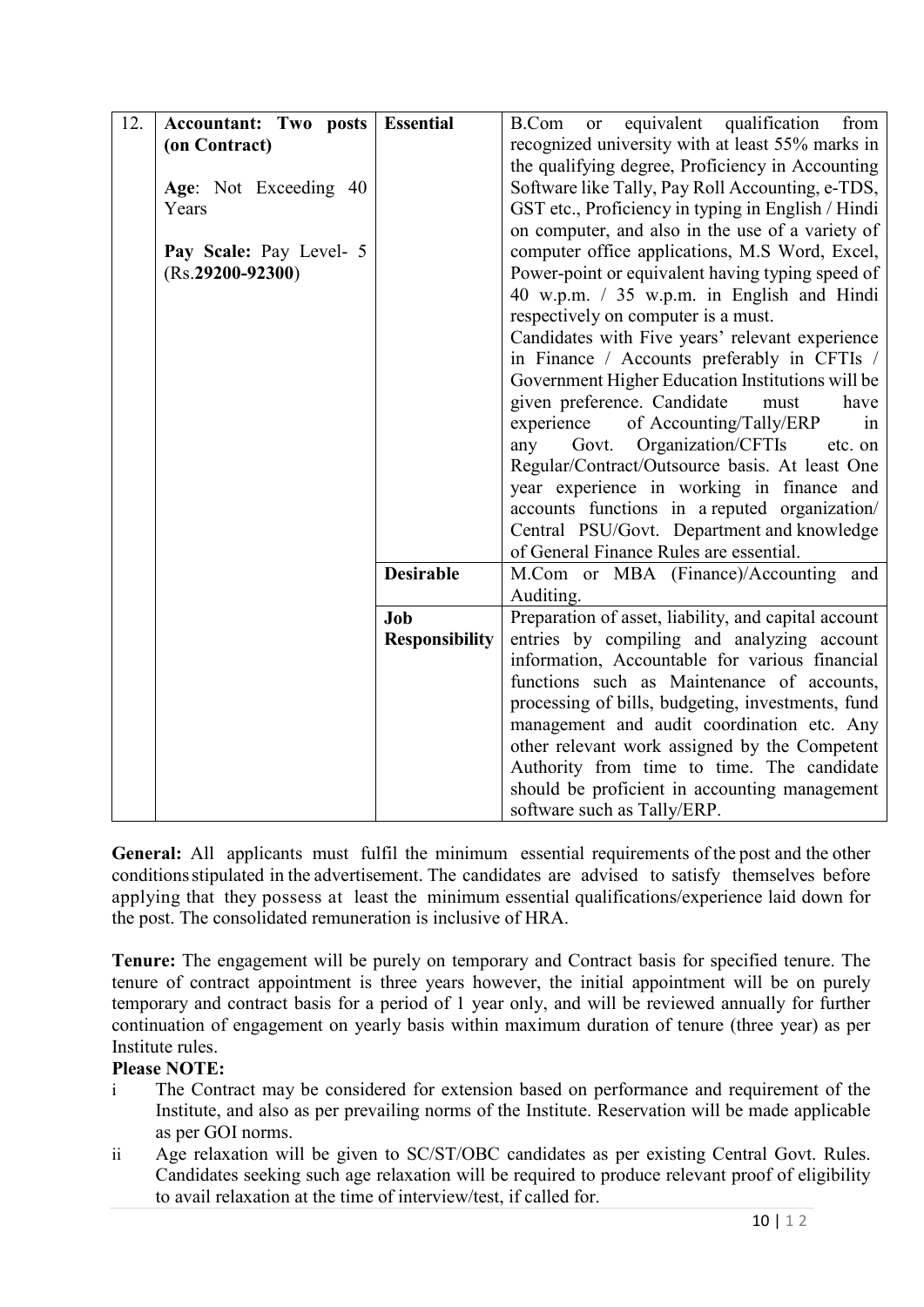iii Eligibility of candidate with regard to age, qualification  $\&$  experience shall be calculated /considered with reference to the first day on which the advertisement for the positions is published in the Institute website/newspaper.

**Application Fee**: As per the extant instructions of DoPT, application fee is not to be charged from SC/ST/PwD/Women candidates. Therefore, Fee for General (Unreserved) and OBC (NCL) and EWS category candidates shall be Rs.250/-. No application fee for Internal Candidate.

The candidates applying for more than one position are required to pay application fee for each position separately, as applicable as above.

Interested persons fulfilling the minimum eligibility criteria may apply online and upload Documents.

## **Terms and conditions for the advertised positions:**

- (a) The applicant must be a citizen of India. Candidates should have good verbal/written Hindi and English communication skills.
- (b) The position and the number of post(s) advertised is tentative, may vary and the institute reserves the right to increase or decrease the number of posts and may or may not fill any post(s)
- (c) The Institute reserves the right to:
	- (i) Withdraw any advertised post(s) partially or completely under any category at any time without assigning any reason thereof. Any consequential vacancies arising at the time of selection process (Written test/interview) may also be filled up from the available candidates.
	- (ii) To fill or not to fill, without assigning any reason
	- (iii) Offer the post at level lower than that advertised, depending upon the qualifications, experience and performance of the candidate;
	- (iv) To fix criteria for screening the applications so as to reduce the number of candidates to be called for qualifying tests/ written tests/ interview;
	- (v) No interim correspondence or personal enquiries shall be entertained by the Institute. No correspondence whatsoever will be entertained from candidates regarding conduct and result of interview and reasons for not being called for interview.
	- (vi) To relax qualification(s) of the candidate based on the work experience.
	- (vii) To empanel candidates for similar works in future.
	- (viii) To fill or not to fill all the advertised positions/any position/ or to reject any/all applications/candidates at any stage of selection process or to cancel the partial or whole selection process or to cancel the advertisement for the above-mentioned post(s), without assigning any reason thereof. The decision of the Institute in this regard shall be final.
	- (ix) To increase/decrease the tenure of appointment.
	- (x) To extend the closing date for receipt of applications.
- (d) The appointing authority may at its discretion discontinue the tenure/term of engagement:
	- a. in case of unsatisfactory performance, the services shall be terminated by giving one month's notice or on payment of one month's salary in lieu of notice.
	- b. in case of unsatisfactory performance, on ground of imputations of misconduct or misbehavior, or if found implicated in any vigilance/disciplinary matter, engaging /taking part in any demonstrations/strikes and/or any act which is unbecoming of an institute employee noncompliance of statutory requirements/rules and procedures etc., with immediate effect, and the services shall be terminated immediately.
- (e) In case of any discrepancy in the advertisement and/or in case the inadvertent mistake in the process of selection which may detected at any stage even after the issue of appointment/offer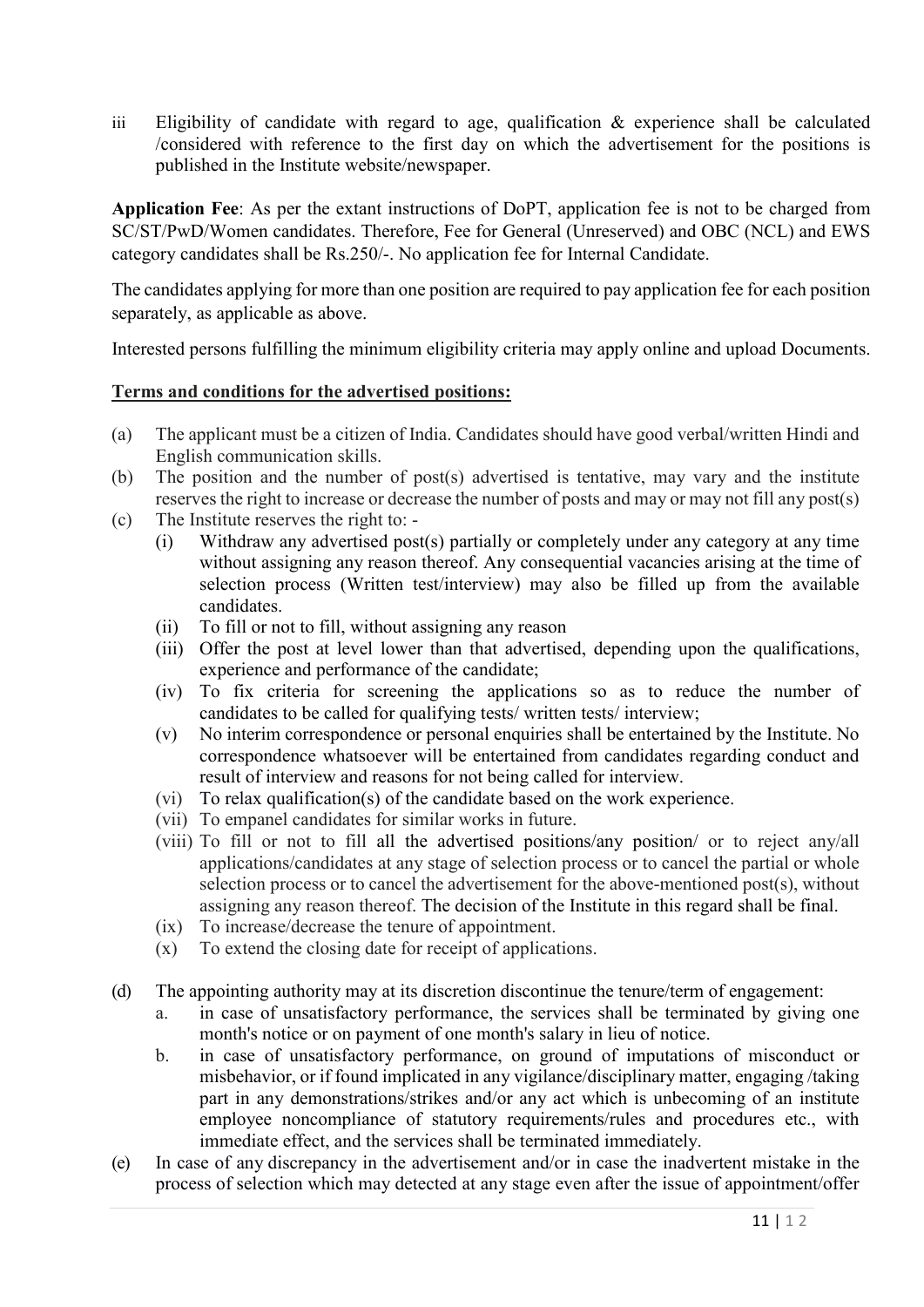letter, the institute reserves the right to modify/withdraw/cancel any communication including appointment offer made to the candidate.

- (f) No TA/DA will be paid for attending the selection process.
- (g) All the posts advertised are as per the Central Government pay scales as per the VII CPC as mentioned against each post, and carry usual allowances at par with those admissible to Central Government employees of the respective pay level in NITIE.
- (h) If applying more than one position, separate online application will be required to be filled in by the candidates on the recruitment portal of NITIE. A candidate can apply not more than two positions.
- (i) The prescribed qualifications are the minimum and mere possession and fulfilment of the essential and desirable qualifications for a position does not entitle the candidate to be called for the next stage of selection process i.e. Written Test/Skill Test/Interview.
- (j) Candidates seeking reservation benefits available for the respective categories must ensure that they are entitled to such reservation as per eligibility prescribed in Government of India (Gol) orders and possess the valid certificates in the format prescribed by GoI in support of their claim.
- (k) The benefit of reservation under EWS can be availed upon production of an Income and Asset Certificate issued by a Competent Authority.
- (l) Preference will be given to candidates working on regular/contract/outsource basis in CFTIs and those with relevant experience and sound knowledge of GOI rules and procedures.
- (m) Original educational qualification, experience, and caste certificate etc. should be produced only at the time of written test/skill test/interview. However, self-assisted photocopies of testimonials may also be uploaded with the application in support of education qualifications and experience etc.
- (n) Any subsequent amendments/modifications etc., on this matter will be notified in the Institute website (www.nitie.ac.in) only which may be referred to by the interested candidates regularly. Issuance of amendments/modifications in the newspaper is not obligatory on the part to the institute.
- (o) Applicants working in Govt. /Semi Govt./Public Sector undertaking will be required to submit "No Objection Certificate'' from their employer at the time of interview. Candidates on selection are required to submit relieving letter from their employer (Govt./Public/Private) at the time of joining the Institute, without which they will not be allowed to join.
- (p) Degree/Diploma as referred above should have been awarded from recognized Institute/University.
- (q) Only the candidates shortlisted for next stage of selection process will be informed by email and/or post regarding date, time and venue for selection process. The institute will not be responsible for any postal delay and / or any discrepancy in the contact details provided in the application form.
- (r) The application form without the uploaded self-attested copies of all relevant certificates (both experience and education) will be rejected.
- (s) Candidates are required to bring printout of emails/interview call letters at the time or Written/skill test and/ or interview along with the copies of the relevant certificates in original for verification.
- (t) Canvassing in any form will be a disqualification.
- (u) Applications received off-line and or found to be incomplete in any manner will be considered incomplete and thus rejected summarily.
- (v) Institute strives to have a workforce which reflects gender balance. Women candidates are encouraged to apply.